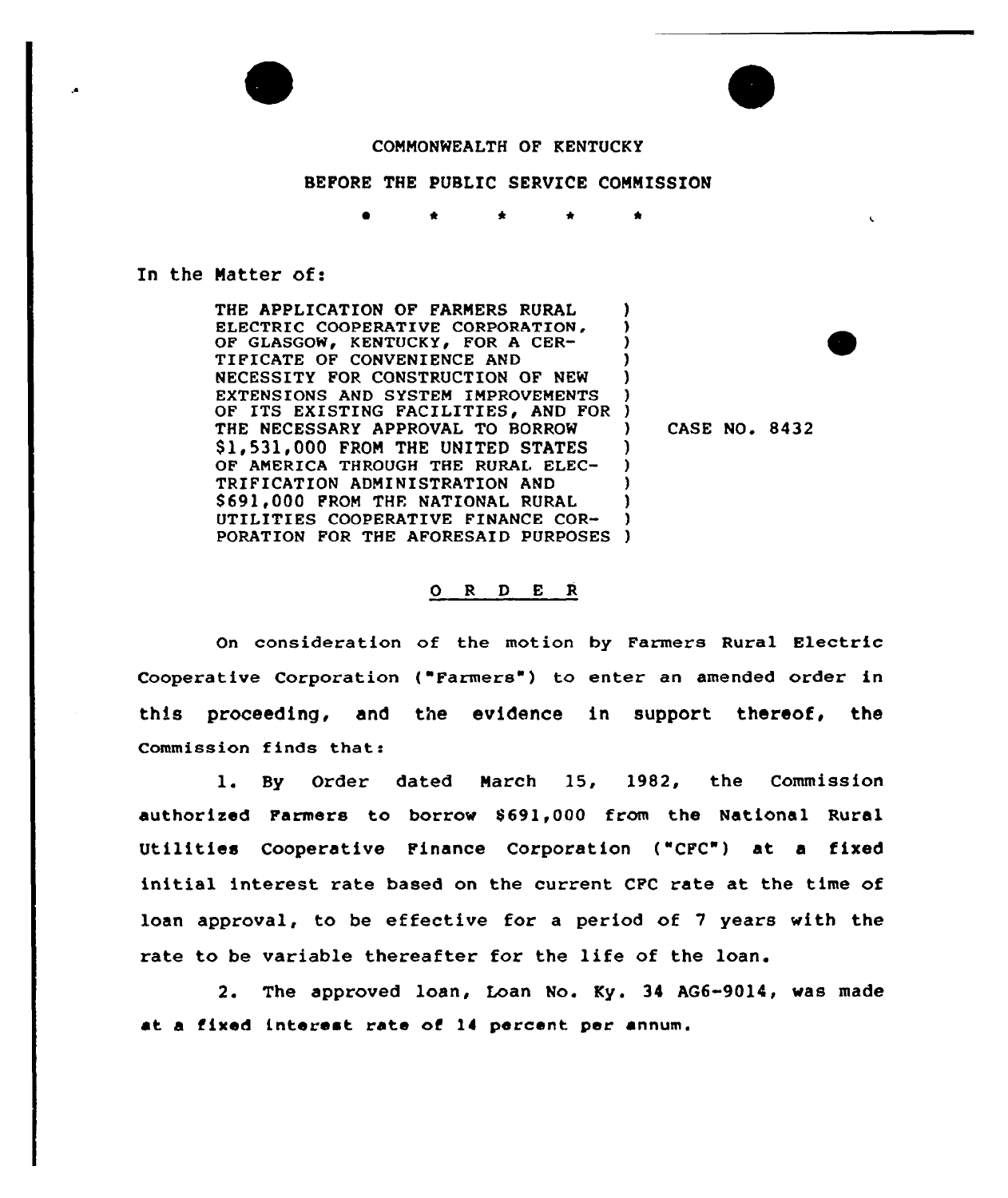3. In April, 1983, CPC presented a variable rate loan program which would allow cooperatives, such as Parmers, to convert fixed rate loans to variable rates in order to take advantage of lower, short-term interest rates.

4. In order to convert a fixed rate loan to a variable rate, CPC requires payment of a conversion fee established by CFC based on the fixed interest rate of the loan, the amount of the loan, and the number of quarters remaining in the initial 7-year period of the loan.

5. The CPC variable interest rate, which can change on <sup>a</sup> monthly basis, was 10.25 percent at February 1, 1984, and wou1d result in an interest savings of approximately 8150,000 over the remainder of the loan's initial 7-year period assuming no change from the current rate.

6. Parmers'onversion fee if paid currently in <sup>a</sup> lump sum would be approximately 843,000, and if paid in quarterly installments would be approximately \$57,000 over the final 19 quarters of the initial 7-year period of the loan.

7. Farmers would be able to convert back to a fixed rate at any time at a rate not lower than CPC's then-current standard fixed long-term interest rate.

IT IS THEREFORE ORDERED that:

1. Farmers is authorized to participate in the CPC variable rate loan program for the purpose of converting Loan No. Ky. 34 AG6-9014 to a variable interest rate.

 $-2-$